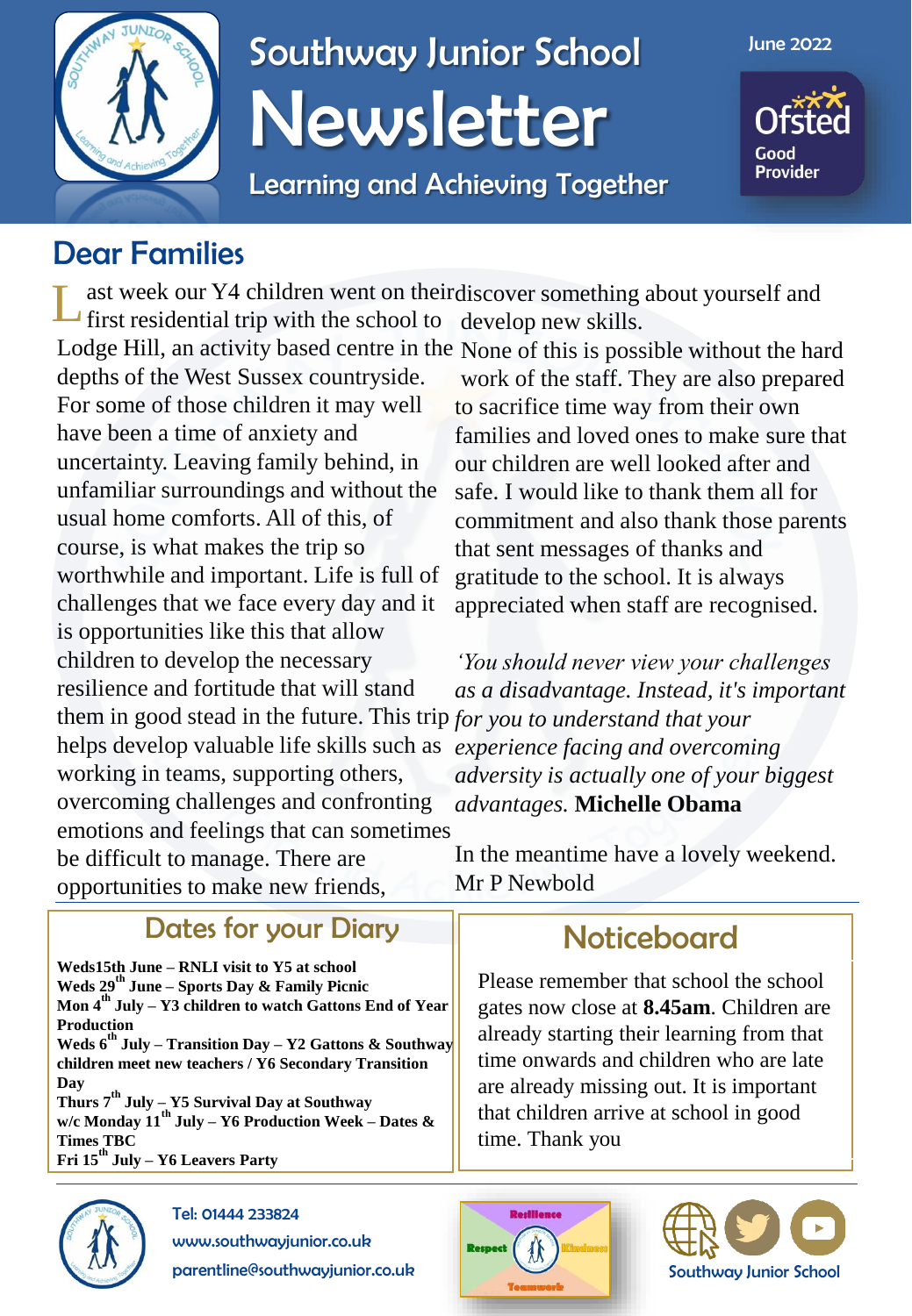# **Out of School Achievements**





Emily from Dali Class was awarded a trophy for her excellent hand stands in gymnastics.



James from Hawking Class won a trophy for winning a Karting race after starting last on the grid.

Morgan from Hawking Class completed a beginners archery course at Ditchling Archery Club & was awarded a certificate for being such a good shot!



Zach from Turner Class was awarded a trophy by Burgess Hill Town Football Club for being such a dedicated player last season.





Miss Tay from Hawking Class is very proud of Joseph, Dylan & Evey, who have all been presented with our School Values Certificate.



Martha from Shakespeare Class is a budding scientist & has created her own walking robot!

Scarlett from Einstein Class is picture with class teacher, Miss Saumtally, after being presented with our new School Values Certificate.



Archie from Dali Class has been awarded two football trophies by his team (Haywards Heath) & was named Clubman of the Year!